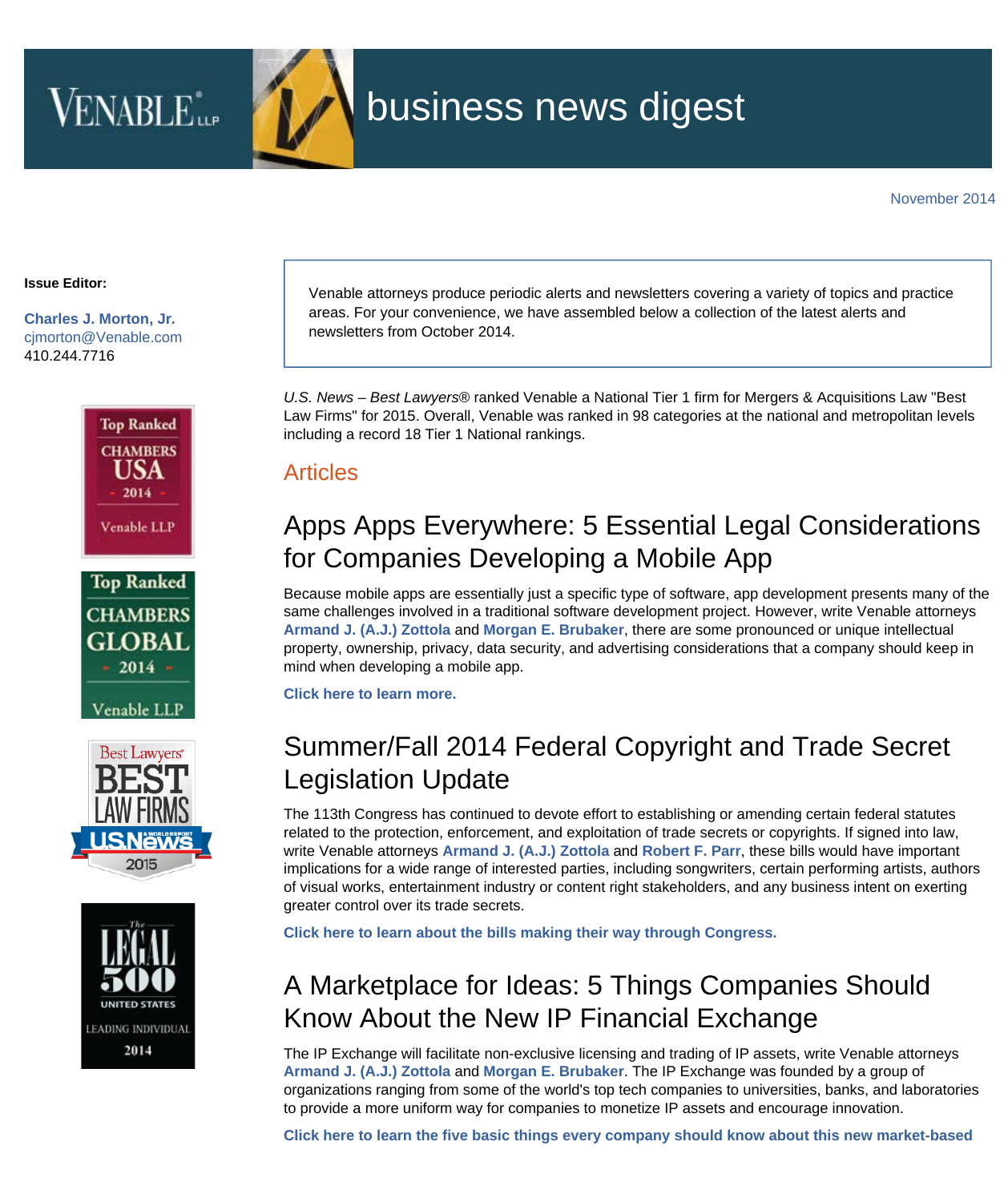### Labor Pains: Ebola at Work

One of your employees (we'll call him "Don") visits relatives in a West African country that is a "hotspot" for the deadly Ebola outbreak. When Don returns to work, you are concerned that he unknowingly may have been exposed to the Ebola virus and could infect co-workers and customers. As a result, you want to ban Don from your premises for the next 21 days, which, writes Venable attorney **[Todd J. Horn](http://www.venable.com/Todd-J-Horn?utm_source=hubbard&utm_medium=email&utm_campaign=BND-November2014)**, is considered the maximum incubation period for the Ebola virus. Does that create the risk that Don will sue you under the Americans with Disabilities Act (ADA), which prohibits employers from discriminating against individuals with disabilities? On the other hand, if you permit Don to return to work, do you risk lawsuits from coworkers, customers, or others with whom he comes in contact?

**[Click here to find out what you should consider when evaluating your course of action.](http://www.venable.com/labor-pains-ebola-at-work/?utm_source=hubbard&utm_medium=email&utm_campaign=BND-November2014)**

### DOJ Letter on Cybersecurity Offers Guidance for Association-Sponsored Information Exchanges

The US Department of Justice recently issued a business review letter advising CyberPoint International LLC that its True Security Through Anonymous Reporting (TruSTAR) cyber intelligence data-sharing program does not raise antitrust concerns. Although focused on the company's cybersecurity service, write Venable attorneys **[Andrew E. Bigart](http://www.venable.com/Andrew-E-Bigart?utm_source=hubbard&utm_medium=email&utm_campaign=BND-November2014)** and **[Jeffrey S. Tenenbaum](http://www.venable.com/Jeffrey-S-Tenenbaum?utm_source=hubbard&utm_medium=email&utm_campaign=BND-November2014)**, the DOJ letter provides a helpful reminder to trade and professional associations of the need to be cognizant of and review any proposed information exchange or benchmarking program for potential antitrust risk.

**[Click here to learn recommended best practices for any association interested in managing a similar](http://www.venable.com/doj-letter-on-cybersecurity-offers-guidance-for-association-sponsored-information-exchanges/?utm_source=hubbard&utm_medium=email&utm_campaign=BND-November2014) [program.](http://www.venable.com/doj-letter-on-cybersecurity-offers-guidance-for-association-sponsored-information-exchanges/?utm_source=hubbard&utm_medium=email&utm_campaign=BND-November2014)**

## Decoding Export Controls: Does the Latest BIS Settlement Signal a Trend in Increased Enforcement Actions Involving Encryption?

The US Department of Commerce's Bureau of Industry and Security recently announced that Intel Corporation subsidiary Wind River Systems Inc. agreed to pay a **\$750,000 civil penalty**, write Venable attorneys **[Lindsay B. Meyer](http://www.venable.com/Lindsay-B-Meyer?utm_source=hubbard&utm_medium=email&utm_campaign=BND-November2014)**, **[Carrie A. Kroll](http://www.venable.com/Carrie-A-Kroll?utm_source=hubbard&utm_medium=email&utm_campaign=BND-November2014)**, and **[Matthew R. Rabinowitz](http://www.venable.com/Matthew-R-Rabinowitz?utm_source=hubbard&utm_medium=email&utm_campaign=BND-November2014)**. Wind River was accused of selling encryption operating software products to foreign government end users and to organizations identified on the BIS Entity List without required Department of Commerce licenses.

**[Click here to see how BIS is demonstrating heightened enforcement efforts, with a focus on](http://www.venable.com/decoding-export-controls-does-the-latest-bis-settlement-signal-a-trend-in-increased-enforcement-actions-involving-encryption/?utm_source=hubbard&utm_medium=email&utm_campaign=BND-November2014) [sensitive technologies.](http://www.venable.com/decoding-export-controls-does-the-latest-bis-settlement-signal-a-trend-in-increased-enforcement-actions-involving-encryption/?utm_source=hubbard&utm_medium=email&utm_campaign=BND-November2014)**

## The [Trade] Secret Is Out: What all Government Contractors Need to Know about Proposal Information and the Uniform Trade Secrets Act

In a time of shrinking budgets and contracting opportunities, write Venable attorneys **[Douglas C. Proxmire](http://www.venable.com/Douglas-C-Proxmire?utm_source=hubbard&utm_medium=email&utm_campaign=BND-November2014)** and **[Elizabeth A. Buehler](http://www.venable.com/Elizabeth-A-Buehler?utm_source=hubbard&utm_medium=email&utm_campaign=BND-November2014)**, government contractors should be aware that the information compiled in their proposals has grown increasingly more valuable. Fortunately, the Uniform Trade Secrets Act is a tool contractors can use to protect their trade secrets.

**[Click here to learn which basic protections contractors should employ.](http://www.venable.com/the-trade-secret-is-out-what-all-government-contractors-need-to-know-about-proposal-information-and-the-uniform-trade-secrets-act-10-31-2014/?utm_source=hubbard&utm_medium=email&utm_campaign=BND-November2014)**

CFPB Makes Final Modifications to Mortgage Rules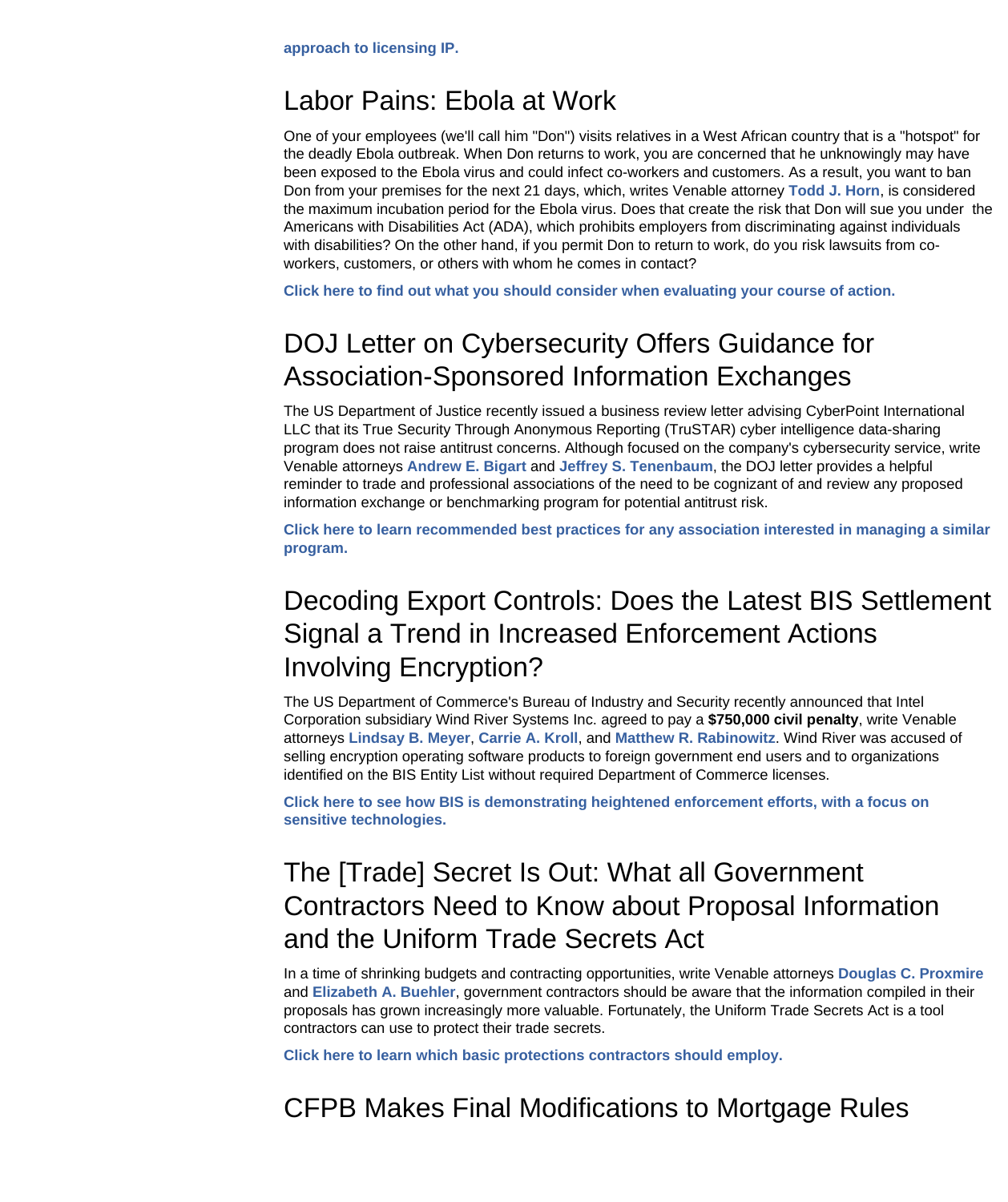The Consumer Financial Protection Bureau recently issued changes to mortgage rules to "ensure access to credit." The announcement finalized adjustments proposed in April 2014, write Venable attorneys **[Allyson](http://www.venable.com/Allyson-B-Baker?utm_source=hubbard&utm_medium=email&utm_campaign=BND-November2014) [B. Baker](http://www.venable.com/Allyson-B-Baker?utm_source=hubbard&utm_medium=email&utm_campaign=BND-November2014)** and **[Robert L. Hartwell](http://www.venable.com/Robert-L-Hartwell?utm_source=hubbard&utm_medium=email&utm_campaign=BND-November2014)**.

**[Click here to read about three general changes to the mortgage rules.](http://www.venable.com/cfpb-makes-final-modifications-to-mortgage-rules-10-31-2014/?utm_source=hubbard&utm_medium=email&utm_campaign=BND-November2014)**

### Upcoming Events

#### **Cybersecurity and the Road Ahead - Webinar**

Thursday, November 6, 2014 | 1:00 - 2:00 p.m. ET

Panelists will discuss emerging issues ranging from the security implications of new technologies, including the "Internet of Things," to boardroom involvement in managing potential cyber risk and liability. The panel will also discuss new tools and services available to companies to identify, manage, and adopt, plus best practices to mitigate cyber threats and the legal exposure associated with them. CLE credits will be offered in New York, New Jersey, California, Illinois, and Florida.

**[Click here to learn more and register.](http://info.law.com/VenableWebinar_Reg.html?mkt_tok=3RkMMJWWfF9wsRoivazLZKXonjHpfsX54ugsUKS0g4kz2EFye+LIHETpodcMS8pkN6+TFAwTG5toziV8R7PAJc1sws0QXhPj)**

#### **The Battle for the Senate: What Impact Will the Election Have on Key Policy Issues in the Next Congress - New York, NY**

Tuesday, November 11, 2014 | 4:00 - 5:00 p.m. ET

Join Venable partners **[The Honorable Bart Stupak](http://www.venable.com/bart-stupak/?utm_source=hubbard&utm_medium=email&utm_campaign=BND-November2014)**, **[Andrew Olmem](http://www.venable.com/andrew-j-olmem/?utm_source=hubbard&utm_medium=email&utm_campaign=BND-November2014)**, **[William R. Nordwind](http://www.venable.com/william-r-nordwind?utm_source=hubbard&utm_medium=email&utm_campaign=BND-November2014)**, and **[David L.](http://www.venable.com/david-l-strickland/?utm_source=hubbard&utm_medium=email&utm_campaign=BND-November2014) [Strickland](http://www.venable.com/david-l-strickland/?utm_source=hubbard&utm_medium=email&utm_campaign=BND-November2014)** for a post-election briefing as we discuss the mid-term elections and the possible ramifications of the results.

**[Click here to learn more and register.](http://events.venable.com/events/the-battle-for-the-senate-what-impact-will-the-election-have-on-key-policy-issues-in-the-next-congre/event-summary-ceb1894637364e24acc08a67bb880e42.aspx?i=fbecf08e-bce3-4c91-8eb7-abbac4867d1d)**

#### **Winning Federal Business in Today's Federal Procurement Environment - Washington, DC**

Wednesday, November 12, 2014 | 8:00 a.m. - 1:00 p.m. ET

**[Robert A. Burton](http://www.venable.com/Robert-A-Burton?utm_source=hubbard&utm_medium=email&utm_campaign=BND-November2014)** will speak at "Winning Federal Business in Today's Federal Procurement Environment," a small business seminar sponsored by Venable LLP, Professional Capture Management Forum, and Acquisition Management Consulting. This 4-hour seminar is especially designed for small business owners/senior executives who manage a company's business development function.

**[Click here to learn more and register.](https://events.r20.constantcontact.com/register/eventReg?oeidk=a07ea0b1ljw5d214009&oseq=&c=&ch=)**

#### **Enhancing the Nonprofit Governance Model: Legal Pitfalls and Best Practices - Washington, DC and Webinar**

Wednesday, November 19, 2014 | 12:00 - 2:00 p.m. ET

Our experienced panelists will discuss approaches for working with volunteers effectively by establishing a framework of clear expectations, transparent information sharing, professional respect, and rigorous standards of integrity. We also will discuss how to work with difficult boards and, more importantly, how to educate boards and develop relationships with directors to help avoid future problems.

**[Click here to learn more and register.](http://events.venable.com/events/enhancing-the-nonprofit-governance-model-legal-pitfalls-and-best-practices/event-summary-44ca925b7dd4411ea8c69eea2a9a8b9a.aspx)**

#### **Strategic Intellectual Property Management for Funds and Portfolio Companies - Webinar**

Wednesday, November 19, 2014 | 1:00 - 2:00 p.m. ET

As the private equity community matures, it is increasingly important to position your fund carefully for both fundraising and deal sourcing efforts. This challenge is exacerbated by many funds with similar names. Venable's **[Intellectual Property](http://www.venable.com/Intellectual-Property-Overview-Practices?utm_source=hubbard&utm_medium=email&utm_campaign=BND-November2014)** and **[Corporate](http://www.venable.com/Corporate?utm_source=hubbard&utm_medium=email&utm_campaign=BND-November2014)** attorneys work with our fund clients to build the value of funds and portfolio companies through strategic brand building. Please join us for an in-depth discussion of issues relevant to funds in this highly competitive, rapidly evolving landscape.